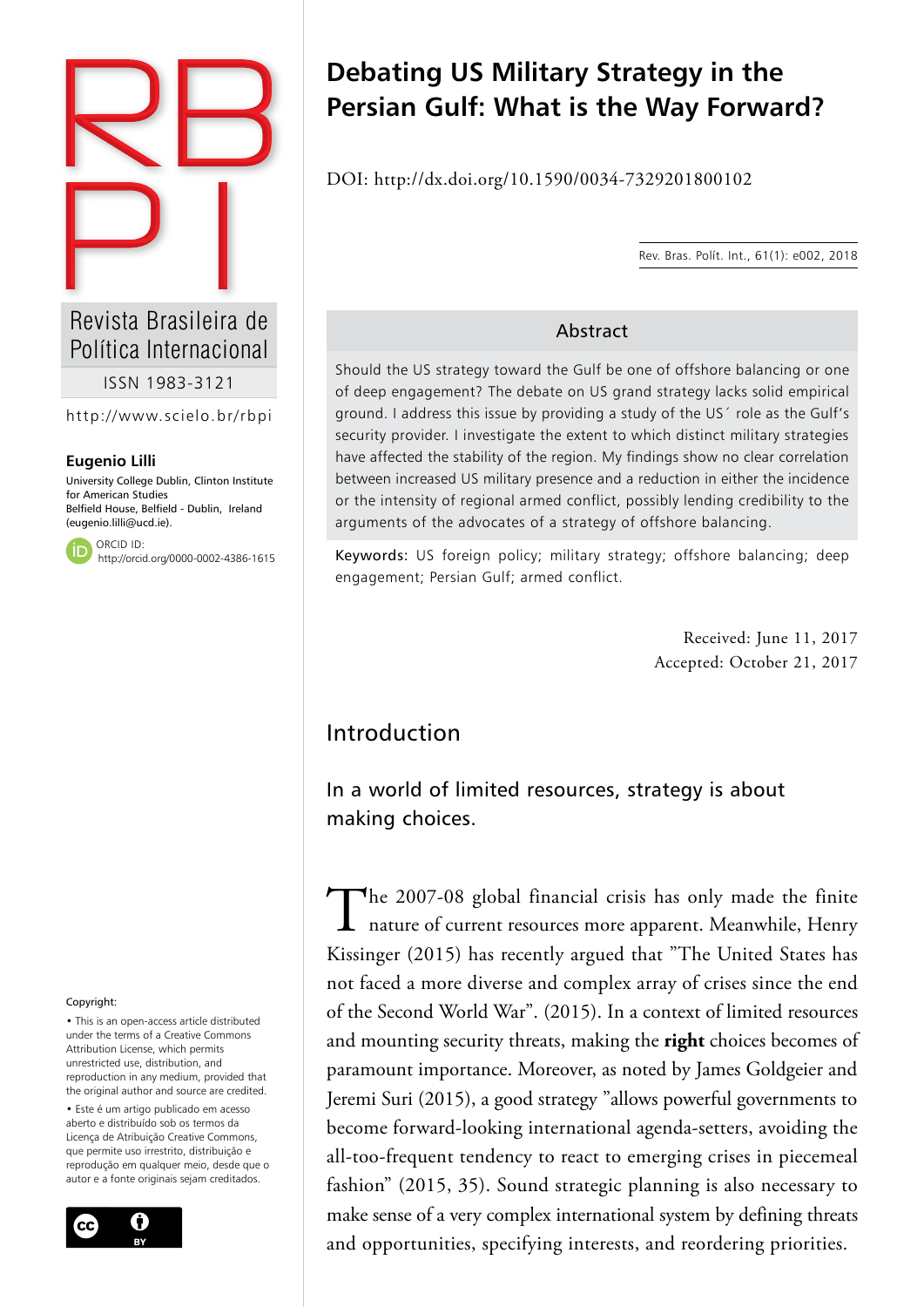In today's United States, this is illustrated by the especially vibrant debate surrounding the future of US grand strategy. Although there are shades of difference among proponents of alternative grand strategies, two perspectives have consistently dominated the current debate: offshore balancing versus deep engagement. At the core of this debate there is a profound disagreement on the benefits deriving from continued US security commitments abroad. Supporters of offshore balancing and of deep engagement differ on the extent to which the United States should be directly responsible for guaranteeing international security. This debate also includes the discussion of significant political and economic aspects of grand strategy, however, both camps recognize the special importance of the future nature of US military strategy.

In fact, the strategy of offshore balancing calls for the reduction of US security commitments abroad by mainly scaling back US forward military presence and devolving the primary responsibility for maintaining regional stability to local actors. Supporters of offshore balancing include Christopher Layne (2012), Stephen Walt (2011), Barry Posen (2013), and Paul Pillar (2016). Conversely, the strategy of deep engagement calls for the continuation of US global security commitments by primarily maintaining US forward military presence and remaining directly responsible for the stability of regions beyond the Western Hemisphere. Advocates of deep engagement include Stephen Brooks, John Ikenberry, William C. Wohlforth (Brooks et al. 2013), and Hal Brands (2015).

There is abundant evidence showing that the military component of grand strategy is critical to both the strategy of offshore balancing and of deep engagement. Given its centrality in the debate on the future of US grand strategy, I decided to make US military strategy, and especially US force posture, the primary object of this analysis.

Despite their many differences, people in both camps have consistently identified the Persian Gulf as one of the three regions, along with Europe and East Asia, vital to US national security (Thornberry and Krepinevich, Jr. 2016) (Brands 2015) (Kissinger 2015). This domestic consensus on the strategic importance of Gulf stability has also been reflected in the policy documents of successive US administrations. A few recent examples will prove this point. In 1991, President George H.W. Bush (1991) issued National Security Directive 54 in which he declared that the United States was 'committed to promote the security and the stability of the Persian Gulf.' Less than a decade later, President Bill Clinton's 1998 National Security Strategy Document read: "in Southeast Asia, the United States remains focused on deterring threats to regional stability" (Clinton 1998, 52. More recently, President Barack Obama (2015), in his 2015 National Security Strategy Document, repeatedly identified 'stability' as a major objective of US foreign policy toward the Gulf. This time-honored commitment to the stability of the Persian Gulf has continued to demand special attention also during the current debate on the future of US grand strategy.

On the one hand, supporters of a strategy of deep engagement, like Brooks et al. (2013) argue that a robust US forward military presence "reduces the risk of a dangerous conflict" (2013, 137). The United States "security commitments deter states with aspirations to regional hegemony from contemplating expansion and dissuade U.S. partners from trying to solve security problems on their own in ways that would end up threatening other states" (Brooks et al. 2013,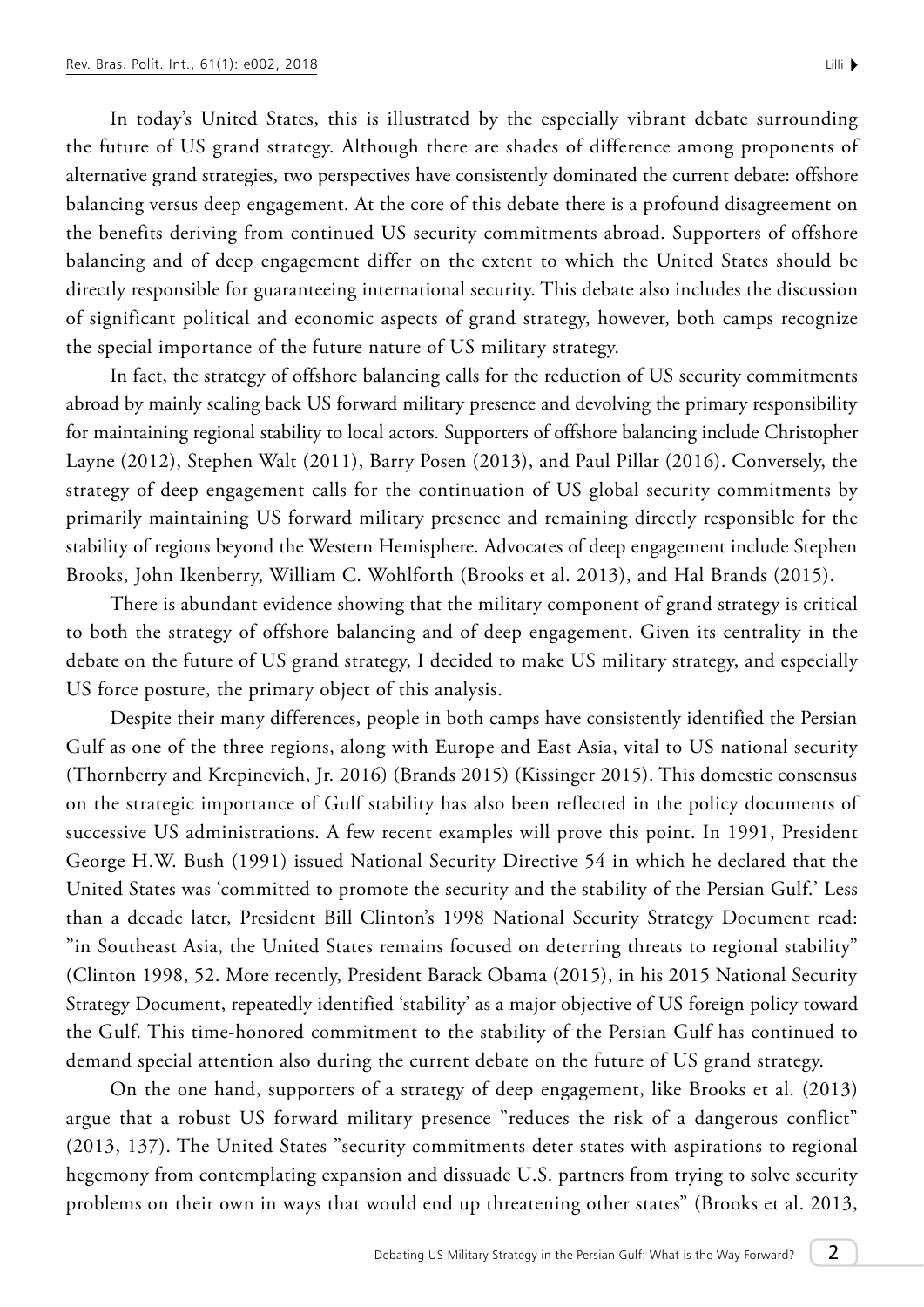137). Brands (2015) concurs and notes that reducing US security commitments "would liberate the more destabilizing influences that U.S. policy had previously stifled. Long-dormant security competitions might reawaken as countries armed themselves more vigorously; historical antagonisms between old rivals might reemerge in the absence of a robust U.S. presence and the reassurance it provides" (Brands 2015, 20).

On the other hand, advocates of a strategy of offshore balancing maintain that their own brand of grand strategy best serves the US national interest. Walt writes that 'Offshore balancing is the ideal grand strategy for an era of American primacy. It husbands the power upon which this primacy rests and minimizes the fear that this power provokes' (Walt 2005). Posen (2013) agrees and criticizes deep engagement by saying that "it makes enemies almost as fast as it slays them, discourages allies from paying for their own defense, and convinces powerful states to band together and oppose Washington's plans, further raising the costs of carrying out its foreign policy" (2013, 2)

Given the enduring relevance of the Persian Gulf to the debate about the future of US grand strategy, this study specifically focuses on the US military strategy toward this region. Arguments advancing the adoption of one or the other strategy abound. However, these arguments have rarely been subjected to the rigorous empirical testing that is necessary to fully appreciate their soundness. Although some authors have used particular historical cases to advance their preferred strategy, the use of a small number of examples without establishing clear selection criteria has often resulted in an exercise of cherry picking; that is of considering only those cases that conform to one's own perspective. Moreover, even when considering the same historical example, authors have commonly accused their critics of making historically dubious claims or of misreading history (Brands and Feaver 2016). The undesirable outcome has been a debate characterized by ambiguity and weak empirical testing.

This article addresses both these weaknesses by providing a comprehensive and evidencebased study of the longstanding role of the United States as the Persian Gulf 's security provider. To what extent have distinct US military strategies affected the overall stability of the region? Is there a causal relationship between the nature and magnitude of US security commitments to the Gulf (independent variable) and regional stability (dependent variable)? The existence of a positive relationship between the independent and the dependent variables (i.e. more security commitments equal more regional stability or less security commitments equal less regional stability) would lend credibility to the supporters of deep engagement. The lack of such a relationship (i.e. change in the nature and magnitude of security commitments has none or negligible effects on regional stability) would strengthen the argument for offshore balancing.

Here, some qualifications are in order. By focusing on US security commitments, I am not arguing that US military presence is the sole variable influencing Gulf stability. I acknowledge that other variables also have affected regional stability. For example, the overall structure of the international system (bipolar during the Cold War and unipolar afterward) plausibly influenced the politics of the Gulf as well. Moreover, I recognize that some of the conflicts considered in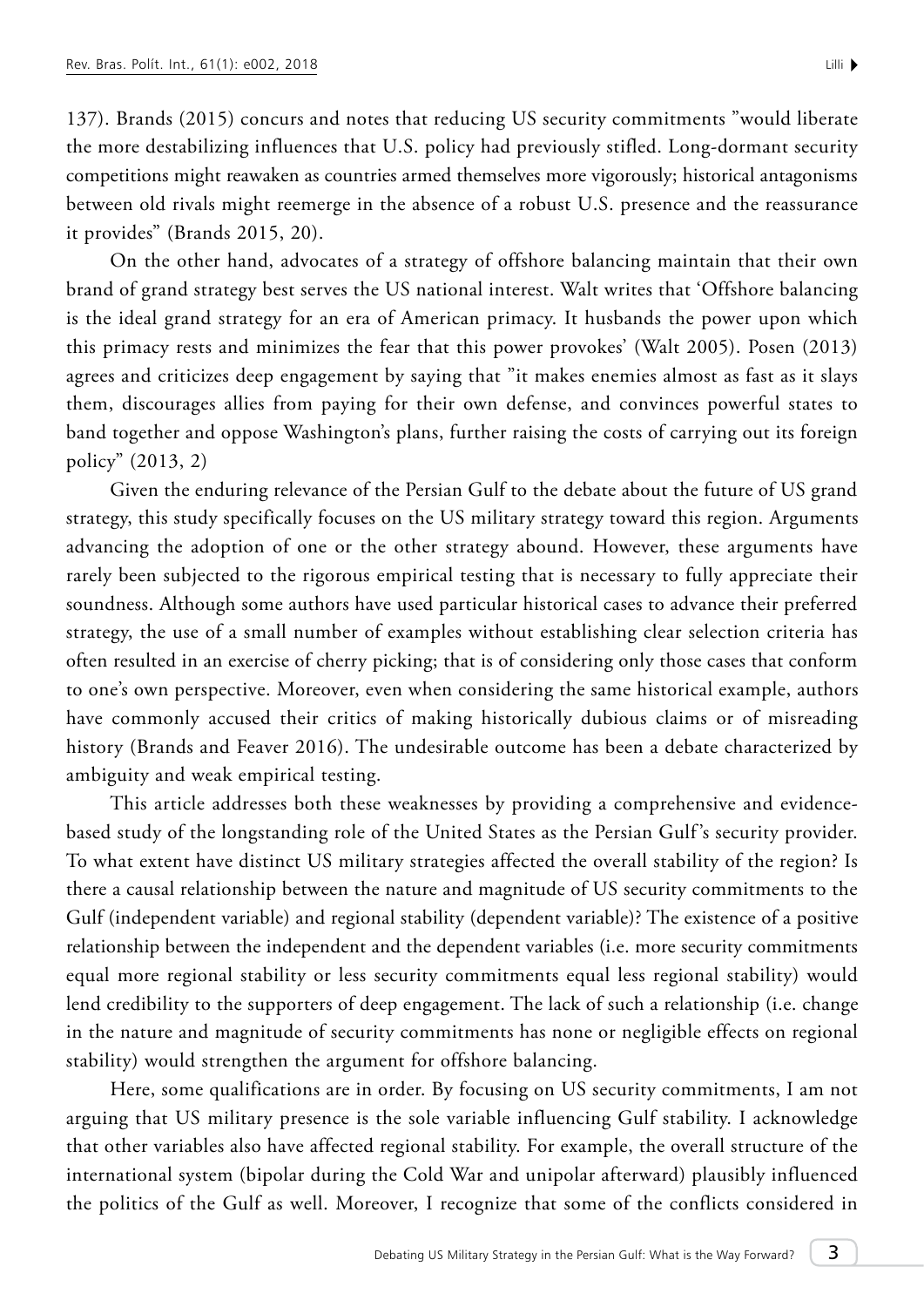my work pre-existed US direct involvement in the region. However, acknowledging as much does not diminish the relevance of this analysis. My intention is not to claim that US security commitments are the only variable capable of shaping regional stability. Nor is it to advance the idea that the United States is responsible for conflicts that sometimes predated US engagement in the Gulf. The specific purpose of this analysis, instead, is to assess whether, among these multiple variables and longstanding conflicts, distinct US military strategies have had a significant impact on regional stability. Have distinct US military strategies increased Gulf stability? Or have US strategies been mostly irrelevant? Answering to these questions has not only an academic interest *per se*. It also provides critical information to those policymakers responsible for designing future US grand strategies.

The recent election of a new US president only makes the need for this study more acute. In fact, the new US administration will face crucial decisions regarding its future overseas posture and policies, making a thorough exploration of the available strategic options imperative.

#### Empirical Testing

In order to assess the significance of US security commitments for the stability of the Persian Gulf, I have first to operationalize the dependent and independent variables. Furthermore, I need to set clear temporal and geographical boundaries to my analysis.

Let us start with the independent variable (US security commitments). National leaders' public statements and official documents could represent a first indicator of a state's commitment to regional stability. However, political commitments alone may not be an accurate indicator since national leaders may eventually prove reluctant to take action to enforce them. In contrast, force posture, especially the nature and size of forward military deployments, can be a better indicator of a state's commitment to a region's stability. Rovner and Talmadge (2014) also make a similar argument, "Promises not backed by capable military forces are inherently incredible; states may view them as evidence of wishful thinking or cheap talk. On the other hand, a sufficient military presence can guarantee public goods even if official policy statements are tepid or unclear" (2014, 549) In fact, by forward deploying military assets and personnel, national leaders signal that they are ready to risk costly national resources, other than political credibility, to enforce their foreign policies. For this reason, I decided to rely on US force posture as the main indicator of the United States' commitment to the stability of the Gulf.

To study US force posture in the Gulf, I apply a revised version of Rovner and Talmadge's typology of force posture options (Rovner and Talmadge 2014). The first option is called "light presence". In this case, forward deployed forces do not have the sufficient capability in themselves to repel aggression by a serious challenger. Their main operational function is to provide early warning in the event of aggression and to maintain an in-theater logistical structure capable of accommodating reinforcements if such an aggression occurs. Secondly, a state could opt for "heavy presence". This type of force posture corresponds to the deployment of a permanent and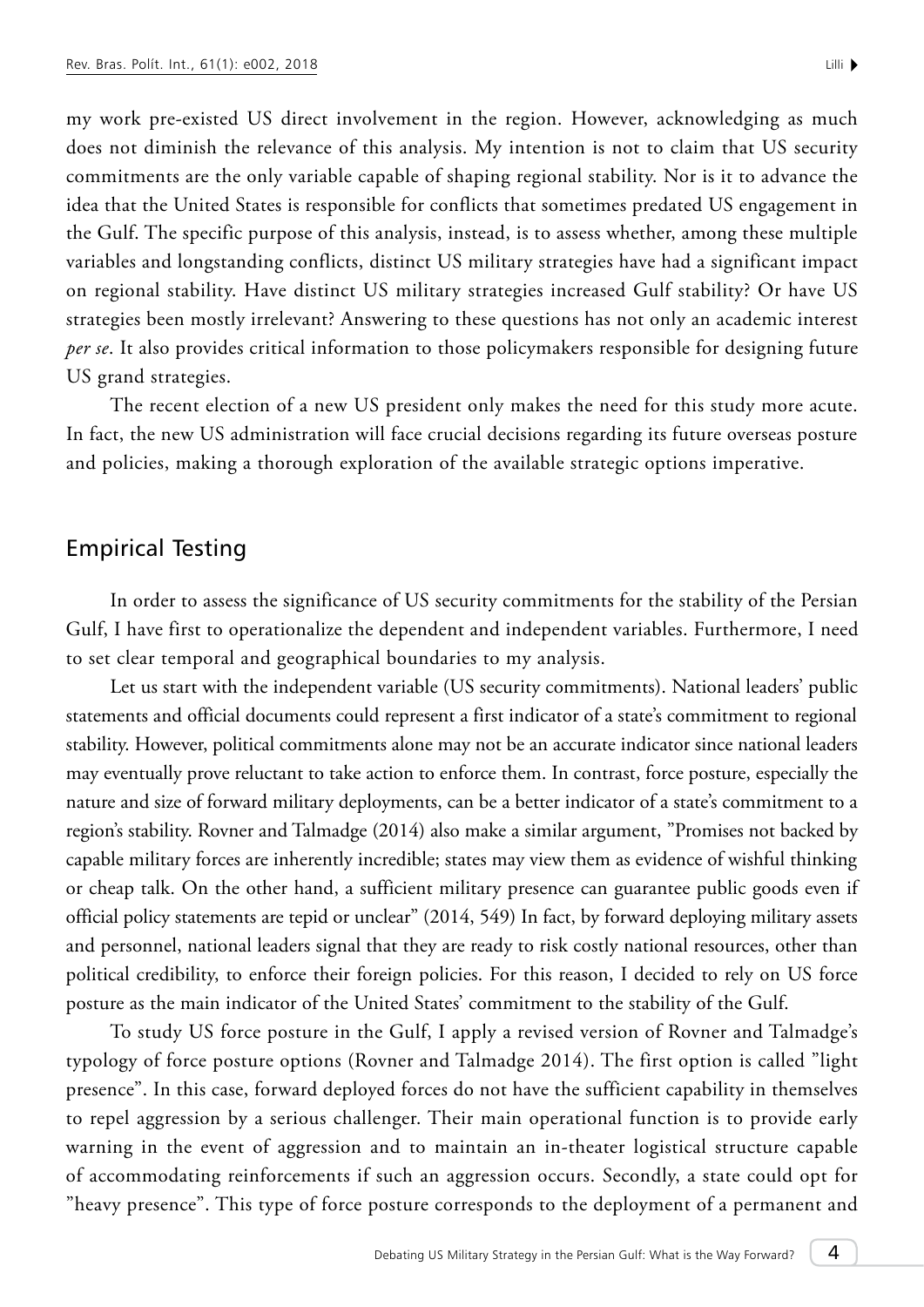overwhelming concentration of military power. Its primary operational function is to raise the costs of aggression so high that it is likely to deter any potential challenger from attacking. "Absence" is the third option. This scenario envisions either the total lack of forward deployed forces or the presence of only token forces with no meaningful operational function. To the three types identified by Rovner and Talmadge I add a fourth one: "exceptionally heavy presence". Contrary to the previous three, which are intended to be peacetime ideal types of force posture, this fourth option describes a situation where a state forward deploys military forces with the exceptional function of occupying, for an extended period of time, the territory of a hostile state.

Rather than being primarily based on the precise size of forward military deployments, this typology of force posture options reflects the distinct operational functions of such deployments. Furthermore, this typology conveniently encompasses the full-range of variations in US force posture in the Gulf since 1971.

The variation in US force posture in the Gulf is indeed the rationale I use to distinguish the five periods of time under analysis. In this way, I am able to link a particular type of force posture to a specific level of regional stability at a given time. This, in turn, will allow me to assess whether or not higher levels of US security commitments, measured in terms of force posture, correspond to higher levels of regional stability. Accordingly, each period begins with an event that markedly changed the posture of US military forces in the Gulf.

The first period goes from  $1971<sup>1</sup>$  to 1979 and it is characterized by "absence". In 1971, Britain ended its military presence east of Suez, but the United States did not immediately replace it as the region's dominant security provider. For the purpose of this analysis, the decade of the 1970s has a distinct practical function. It represents a period of transition from British to US hegemony in the Gulf. Since the years of the 1970s feature the absence of a clear hegemonic actor they can be considered as a "control-case" in relation to the subsequent periods characterized instead by US dominance. The second period includes the years from 1980 to 1991 and it features "light presence". In 1980 the Jimmy Carter administration established the Rapid Deployment Joint Task Force; a new military force specifically tasked with guaranteeing the security of the Persian Gulf. The third period spans from 1992 to 2002 and it is characterized by "heavy presence". In the wake of Iraq's invasion of Kuwait, the United States decided to maintain a large permanent military presence in the region. The fourth period runs from 2003 to 2011. During this time, US force posture is "exceptionally heavy presence" as a direct consequence of the US invasion and occupation of Iraq. The fifth and final period covers the years from 2012 to 2016. The withdrawal of US troops from Iraq by the end of 2011 marked the return to a "heavy presence" of US military forces in the Gulf.

With regard to the dependent variable, I take the level of armed conflict as the primary indicator of regional stability. The already-mentioned US national security documents clearly

<sup>1</sup> The year 1971 is the starting point of my analysis because it represents a milestone in the contemporary international relations of the Persian Gulf. In fact, in 1971 Britain formally ended its decades-long military presence in the region and Britain's former Gulf protectorates of Bahrain, Qatar, the UAE, and Oman officially became independent states. More importantly, Britain's withdrawal marked the beginning of a steady increase in US security commitments in the Gulf.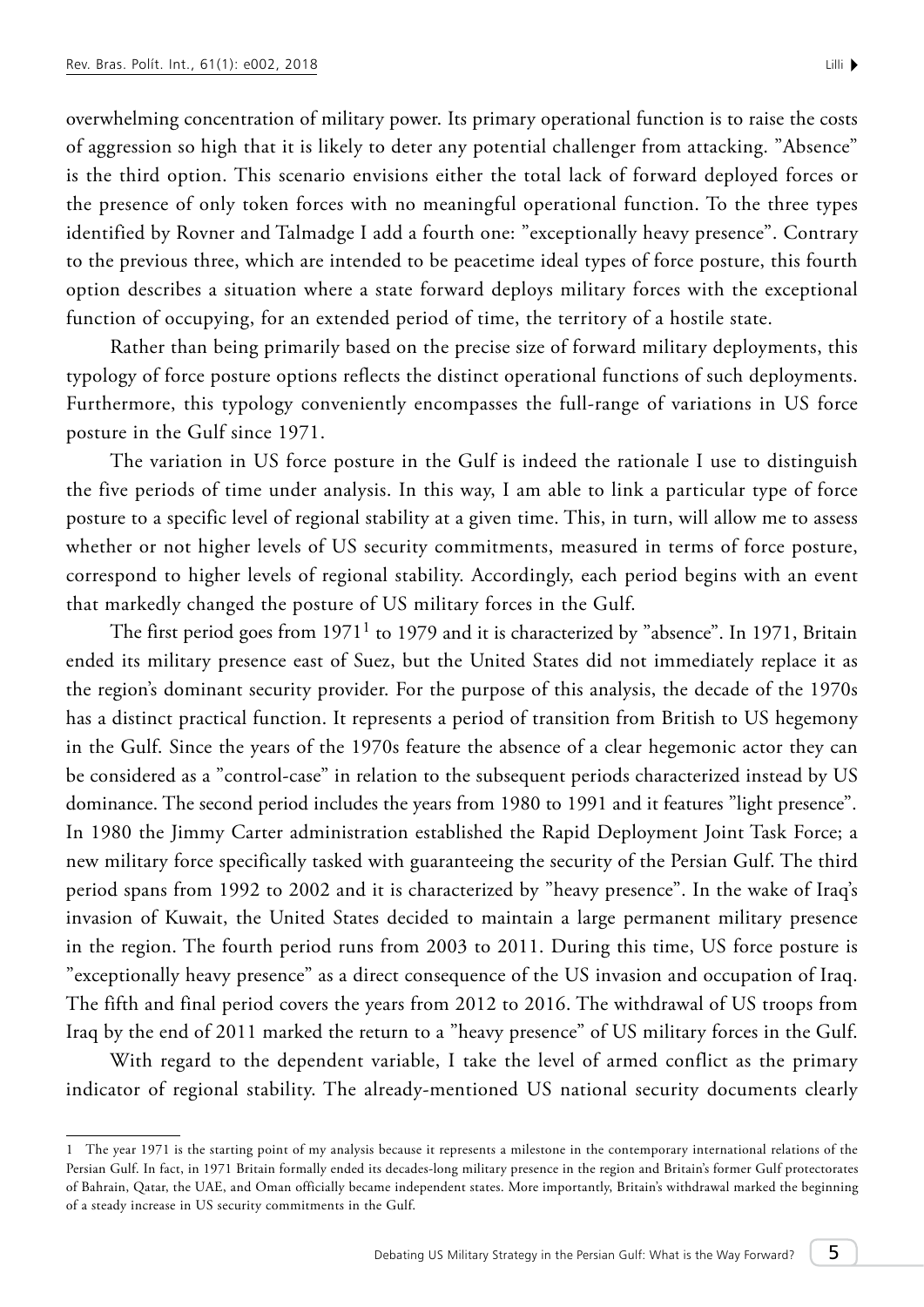show that stability is a shorthand for the overarching US goal of maintaining a regional status quo favorable to US interests. Since armed conflict is without doubt a major source of change in the status quo, it is sensible to use the level of armed conflict as a measure of regional stability. In order to carry out my over-time analysis of armed conflict levels in the Persian Gulf I rely on the definitions and dataset provided by the reputable Uppsala Conflict Data Program (UCDP Conflict Encyclopedia).

According to UCDP, an armed conflict is "a contested incompatibility that concerns government and/or territory where the use of armed force between two parties, of which at least one is the government of a state, results in at least 25 battle-related deaths in one calendar year" (UCDP Conflict Encyclopedia) (Uppsala University 2015). This definition includes three different types of armed conflict: interstate conflict (among two or more governments), intrastate conflict (between a government and a non-government party, with no interference from other countries), and intrastate conflict with foreign involvement (between a government and a non-government party where the government side, the opposing side, or both sides, receive troop support from other governments that actively participate in the conflict). Meanwhile, the UCDP definition excludes non-state conflict (between two organized armed groups, neither of which is the government of a state) and one-sided violence (the use of armed force by the government of a state or by a formally organized group against unarmed civilians) (UCDP Conflict Encyclopedia). Another distinction that I use in my analysis is that between "war" and "minor conflict". UCDP regards an armed conflict as a war if it reaches at least 1,000 battle-related deaths in a given year. Instead, an armed conflict is considered "minor" if the yearly number of battle-related deaths is between 25 and 999.

Time and again I have made general references to the region of the Persian Gulf. Now it is time to set clear geographical boundaries to this particular area of the world. In fact, the identification of the countries included in the Persian Gulf is indispensable for the measurement of both the independent and the dependent variables. Since this analysis is primarily concerned with regional security issues, I found the concept of regional security complex especially useful. Barry Buzan et al. (1998) described a regional security complex as "a set of units whose major processes of securitization, desecuritization, or both are so interlinked that their security problems cannot reasonably be analyzed or resolved apart from one another" (1998, 201). In simpler terms, a regional security complex should include states that share both geographical proximity and intense security interdependence. F. Gregory Gause III offered a version of the Persian Gulf as a regional security complex that comprised Iran, Iraq, and the monarchies of the Gulf Cooperation Council (GCC) (Gause, III 2010). I argue that Yemen should also be part of this list. In fact, recent security developments in the country, especially the rise of Al Qaeda in the Arabian Peninsula (AQAP) and the Houthis insurgency, have demonstrated, once again, how events in Yemen can have a significant impact on the security of the whole region. Therefore, my version of the Persian Gulf as a regional security complex includes nine countries: Bahrain, Kuwait, Iran, Iraq, Oman, Qatar, Saudi Arabia, the UAE, and Yemen.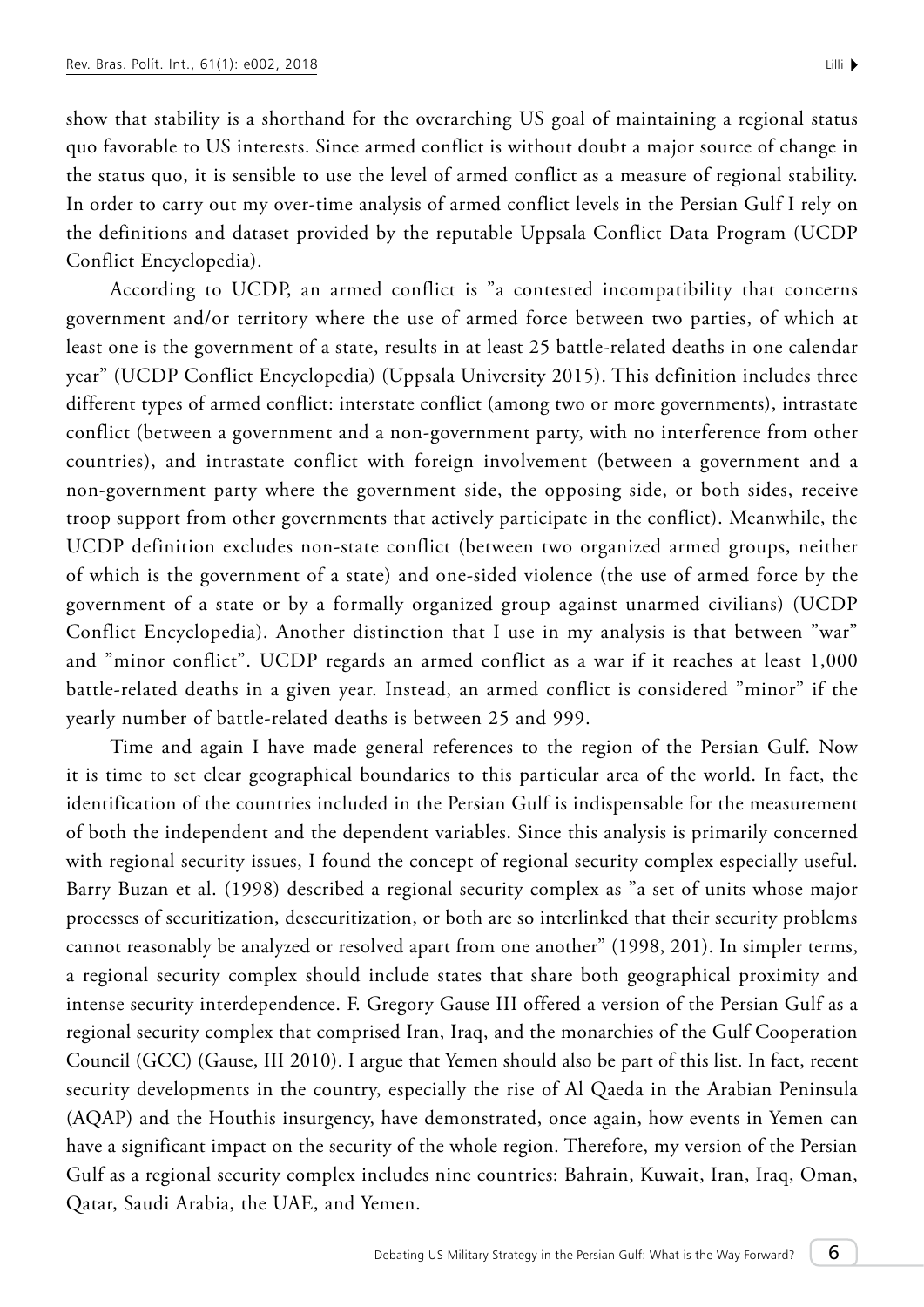## The Twin Pillars Policy, 1971-1979

The United States had long relied on Britain to safeguard Western interests in the Persian Gulf. The full withdrawal of British military forces in 1971 raised the question of whether the United States should replace Britain as the region's dominant security provider (Gause, III 1985). US officials quickly dismissed such a possibility. In fact, at that time the United States was completely tied up with its military involvement in the war in Vietnam. Moreover, both the US Congress and the US public opinion had grown increasingly disenchanted with US military interventions abroad. Therefore, international and domestic considerations led US policy makers to rule out the possibility of taking new security commitments in the Gulf (Macris 2012). Instead, the United States looked at regional allies to protect Western interests. Such a decision took the form of the Twin Pillars policy under the administration of Richard Nixon. In keeping with the Twin Pillars policy, the United States encouraged Iran and to a lesser extent Saudi Arabia to take responsibility for Gulf stability. In particular, the United States assisted Iran and Saudi Arabia through arms sales, training, and advisory and technical support (Kissinger 1979). Tellingly, US arms sales to Iran went up from \$103,6 million in 1970 to \$552,7 million in 1972. Similarly, US arms sales to Saudi Arabia increased from \$15,8 million in 1970 to \$312,4 million in 1972 (Gause, III 1985).

With regard to my typology of force posture options, the Twin Pillars policy resulted in a time of "absence" of forward deployed US military force. Throughout the 1970s, in fact, US military presence in the Gulf remained minimal. It basically consisted of a token naval presence of three ships that had been stationed off the coast of Bahrain since World War II (Hurewitz 1974). According to the UCDP Conflict Encyclopedia, during the years from 1971 to 1979, the Persian Gulf experienced seven armed conflicts: one interstate, four intrastate, and two intrastate with foreign involvement. Five of them are recorded as minor conflicts, one as a war, and one as shifting over time between the two categories (Table 1).

| Actors                                     | Type of Conflict                    | Intensity |
|--------------------------------------------|-------------------------------------|-----------|
| Government of Oman vs. PFLO*               | Intrastate with foreign involvement | Minor     |
| North Yemen vs. South Yemen                | Interstate                          | Minor     |
| Government of Iraq vs. KDP*, PUK*, KDP-QM* | Intrastate with foreign involvement | War/Minor |
| Government of Iran vs. APCO*               | Intrastate                          | Minor     |
| Government of Iran vs. KDPI*               | Intrastate                          | War       |
| Government of Iran vs. MEK*                | Intrastate                          | Minor     |
| Government of North Yemen vs. NDF*         | Intrastate                          | Minor     |

**Table 1: (1971–1979)**

Source: Prepared by the author (2017). \*PFLO (Popular Front for the Liberation of Oman); KDP (Kurdish Democratic Party of Iraq); PUK (Patriotic Union of Kurdistan); KDP-QM (Kurdistan Democratic Party-Provisional Command); APCO (Arab Political and Cultural Organization); KDPI (Kurdish Democratic Party of Iran); MEK (People's Mujahedin of Iran); NDF (National Democratic Front)2.

<sup>2</sup> Comments: The main unit of the UCDP data set is an 'Armed Conflict'. Each conflict is listed in the database and given a unique ID code. The temporal aspect of a conflict is not addressed by the UCDP definition; hence, two conflict episodes over the same incompatibility are assigned the same ID regardless of the time separating them. This is why the conflict 'Government of Iraq v. KDP, PUK, KDP-QM' over the incompatibility 'Kurdistan' is counted as a single event whereas the conflict 'Government of Iran *vs.* APCO, KDPI, and ME[K'](http://www.pcr.uu.se/digitalAssets/124/124920_1codebook_ucdp_prio-armed-conflict-dataset-v4_2015.pdf (Themnér 2015).) over three distinct incompatibilities (Arabistan, Kurdistan, and government) is counted as three events. For further clarifications refer to [http://www.pcr.uu.se/digitalAssets/124/124920\\_1codebook\\_ucdp\\_prio-armed-conflict-dataset-v4\\_2015.pdf \(Themnér 2015\).](http://www.pcr.uu.se/digitalAssets/124/124920_1codebook_ucdp_prio-armed-conflict-dataset-v4_2015.pdf (Themnér 2015).)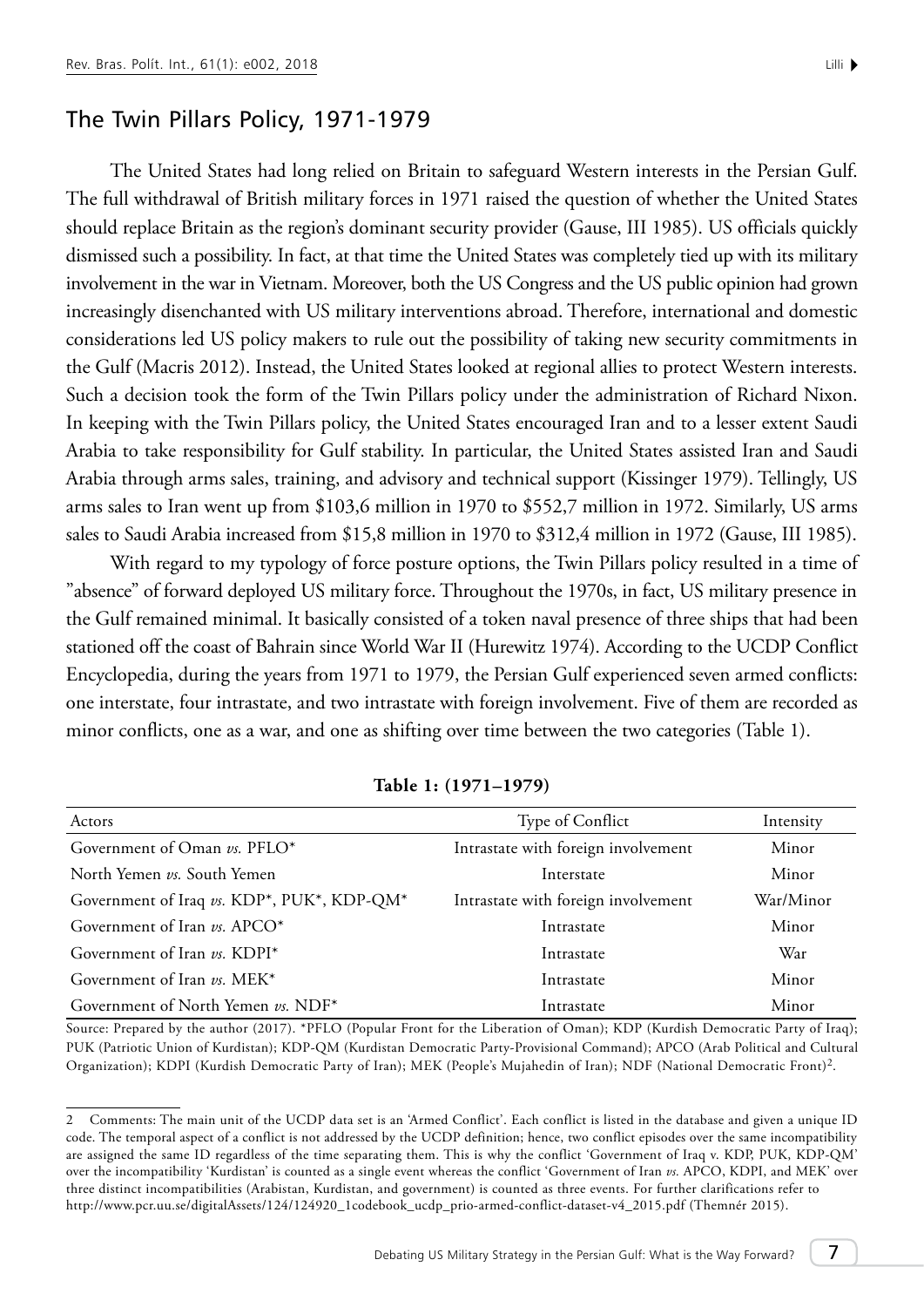#### The Carter Doctrine, 1980-1991

The events of 1979 brought about enormous change to the Persian Gulf and to US policy in the region. The violent overthrow of the pro-West shah of Iran and his replacement with an anti-Western, and especially anti-American, Islamist regime made the US policy of the Twin Pillars no longer feasible. The Iranian Revolution also led to the second oil crisis in less than a decade, causing manifest concern in Washington about the security of Gulf oil supplies. Moreover, the Soviet invasion of Afghanistan put the Red Army in the position of dangerously threatening US vital interests in the Gulf. These combined events called for a new US approach to the region.

US President Carter outlined this new approach in his 1980 State of the Union Address. In his speech, Carter explicitly committed the US armed forces to the stability of the Gulf. The Carter Doctrine led to the creation of the Rapid Deployment Joint Task Force that, under the Ronald Reagan administration, evolved into a permanent unified command, US Central Command (CENTCOM). Overall, the new approach consisted of building base infrastructure and prepositioning equipment, rather than permanently posting US forces in the region (Gholz and Press 2010). The United States would use conventional naval and air assets to transport troops to the Gulf if necessary (Kupchan 1987).

Then-CENTCOM Combatant Commander General George B. Crist explained: "We do not seek permanent ground or air bases in the region. If we have to send US ground forces into the CENTCOM area of responsibility, the situation will be serious indeed" (Hajjar 2002, 18)<sup>3</sup> One of such serious situations presented itself in the form of the so-called 'tanker war', as part of the larger conflict between Iraq and Iran of the 1980s. On this occasion, the United States agreed to both reflag a number of Kuwaiti tankers and to deploy a large naval force to escort them in and out of the Gulf (Russell 1999).

During this time US force posture in the Persian Gulf was one of "light presence". Despite proving insufficient to deter Saddam Hussein from attacking Kuwait in 1990, US forward deployed forces in the region fulfilled their primary operational function. In fact, they provided the critical in-theater logistical infrastructure that allowed the United States to respond to Iraq's aggression and to restore the *status quo ante*. Data from the UCDP Conflict Encyclopedia reveal that there were eight armed conflicts in the Persian Gulf between 1980 and 1991: two interstate and six intrastate. Three of them qualify as minor conflicts, two as wars, and three as shifting over time between the two categories (Table 2).

## The Dual Containment Policy, 1992–2002

Three significant changes in the early 1990s led to the revision of US policy toward the Gulf. The first of such changes occurred in US politics. The H.W. Bush administration, first, and the Clinton administration, later, clearly singled out Iran and Iraq as the two major threats

<sup>3</sup> Sami Hajjar, U.S. Military Presence in the Gulf: Challenges and Prospects (Carlisle: US Army War College, 2002), 18.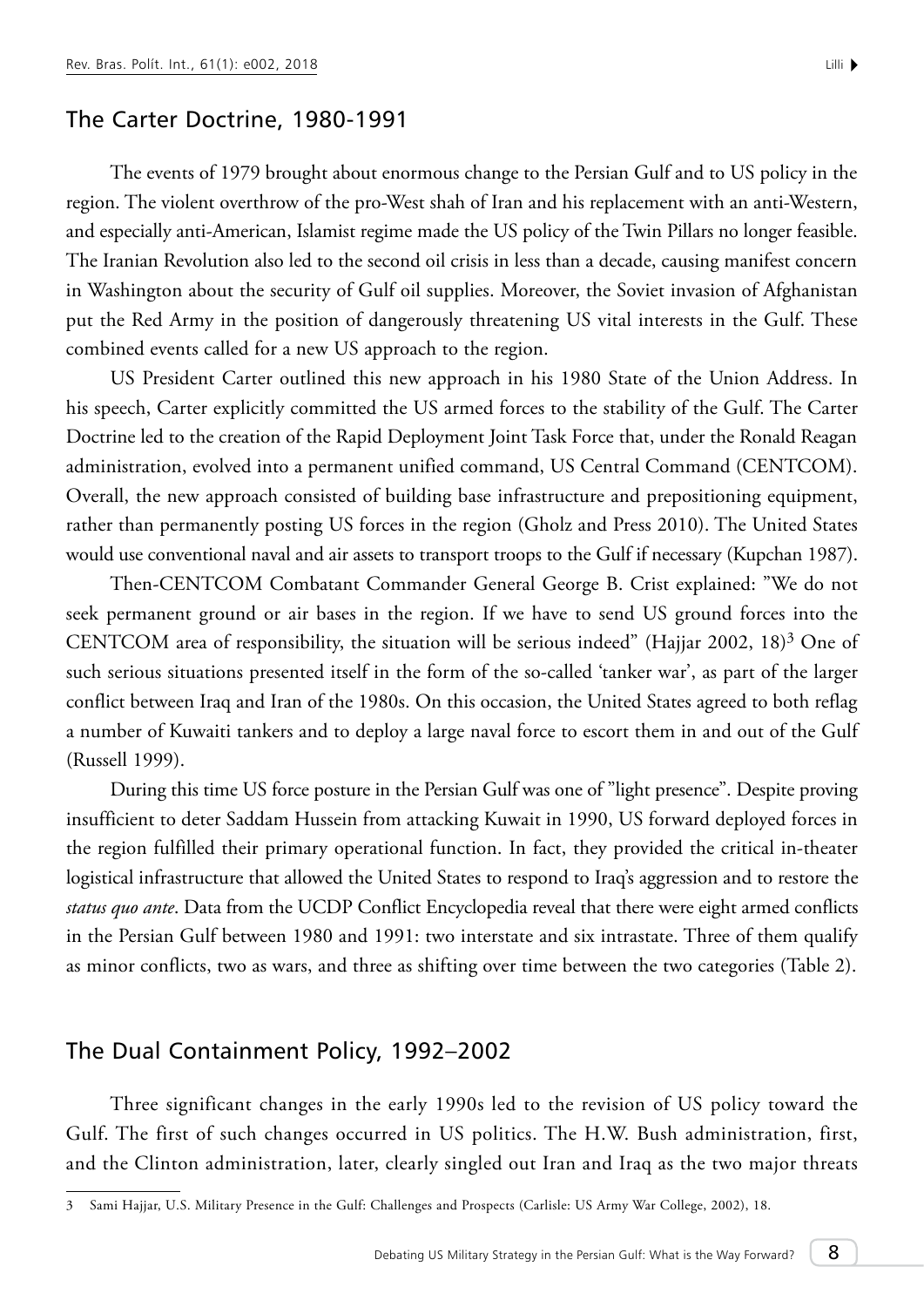| Actors                             | Type of Conflict               | Intensity |  |
|------------------------------------|--------------------------------|-----------|--|
| Government of Iran $\nu s$ . APCO* | Intrastate                     | Minor     |  |
| Government of Iran vs. MEK*        | Intrastate                     | War/Minor |  |
| Government of Iran vs. KDPI*       | Intrastate                     | War/Minor |  |
| Iran vs. Iraq                      | Interstate<br>(US involvement) | War       |  |
| Government of Iraq vs. SCIRI*      | Intrastate                     | Minor     |  |
| Government of Iraq vs. KDP, PUK*   | Intrastate                     | War/Minor |  |
| Iraq vs. Kuwait                    | Interstate<br>(US involvement) | War       |  |
| Government of North Yemen vs. NDF* | Intrastate                     | Minor     |  |

**Table 2: (1980–1991)**

to US interests in the Gulf. In addition, US policymakers expressed frustration with previous US policies that had relied primarily on local partners to guarantee stability in the region. This change in US politics led to the adoption of the policy of Dual Containment; a policy that aimed at containing, and eventually weakening, the 'backlash states' of Iran and Iraq (Lake 1994). The landscape of international politics also underwent a momentous change. The formal dissolution of the Soviet Union in 1991 effectively eliminated a critical constraint to the ability of the United States to project its military power abroad. The final change took place in Persian Gulf politics. In the wake of Iraq's invasion of Kuwait, the Gulf countries become more forthcoming in accepting the stationing of US military assets and personnel in their territory.

To be implemented, the US policy of Dual Containment needed a shift in US force posture: from occasional and temporary troops deployments to a permanent military presence in the region. CENTCOM's Strategic Plan II, 1997–1999 defined US force posture as one of 'near continuous presence' that could better "deter conflict, promote stability, and facilitate a seamless transition to war, if required" (US Central Command 1997, 5) Accordingly, the United States signed defense and access agreements with a number of Gulf countries. Among other things, such agreements provided for the deployment of 5,000 troops in Kuwait; the upgrade of US naval presence in Bahrain to fleet status (which now included the presence of an aircraft carrier); equipment prepositioning and access to airbases and ports in Qatar, UAE, Saudi Arabia, and Oman; the stationing of 10,000 off-shore military personnel; and the presence of 5,000 air force servicemen and servicewomen with the specific task of enforcing no-fly and no-drive zones in Iraq (Rovner and Talmadge 2014).

The large-footprint nature of US force posture during Dual Containment was unmistakable. In March 2001, CENTCOM Combatant Commander General Tommy R. Franks noted that, on any given day, the United States had a forward deployed force of between 18,500 and 25,000 military personnel in its area of responsibility (with the majority of them operating in the Gulf) (US House Armed Services Committee 2001).

According to my typology, between 1992 and 2002 the United States opted for a force posture of "heavy presence". This decision resulted in the forward deployment in the Persian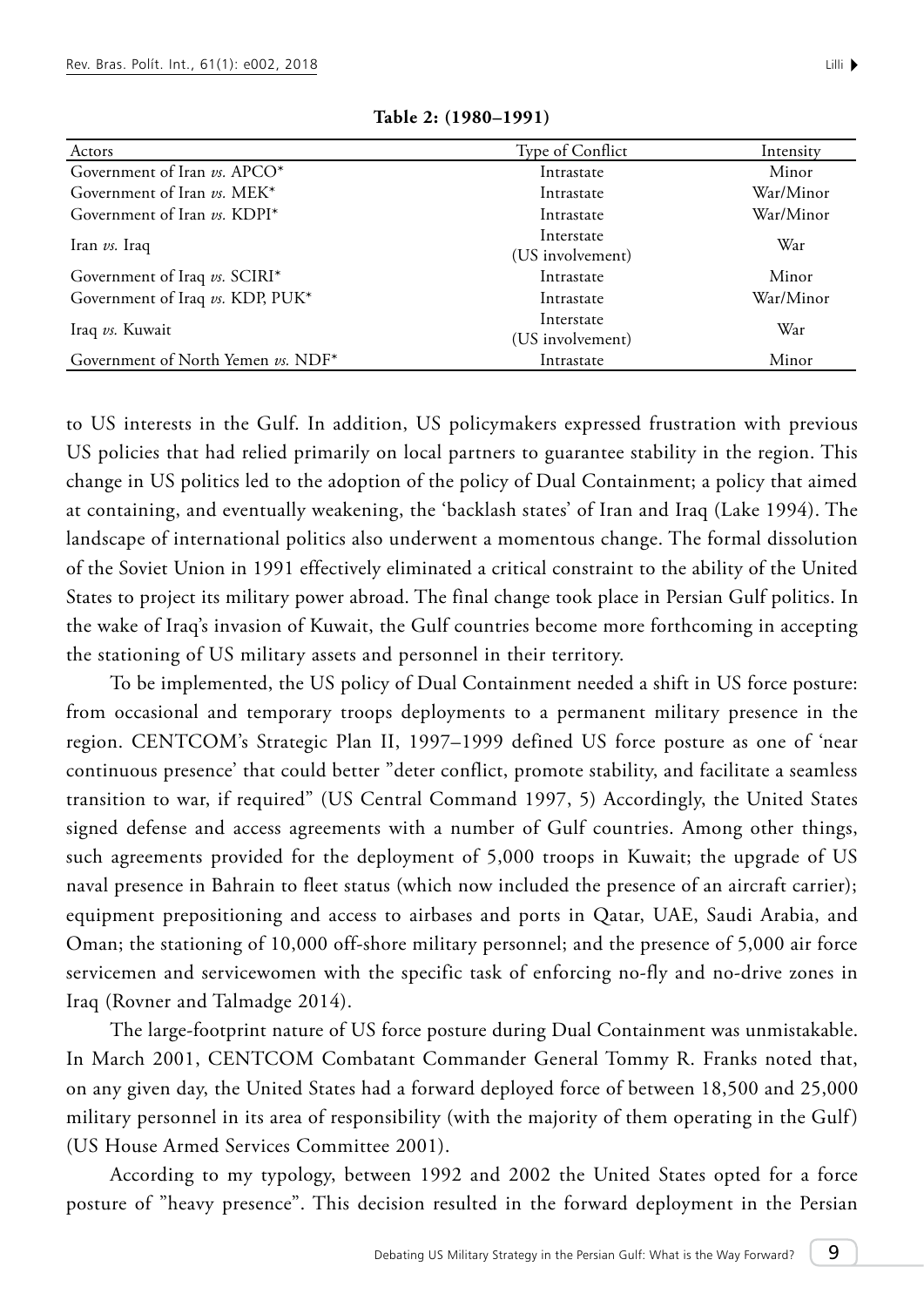Gulf of a permanent and overwhelming US force whose main operational function was to deter any potential aggressor, in particular Iraq and Iran, from challenging the status quo. The UCDP Conflict Encyclopedia identified a total number of six armed conflicts during these years: one interstate, four intrastate, and one intrastate with foreign involvement. Five of them are recorded as minor conflicts while one as a war (Table 3).

| Actors                                                 | Type of Conflict                                        | Intensity |
|--------------------------------------------------------|---------------------------------------------------------|-----------|
| Government of Iran vs. MEK*                            | Intrastate                                              | Minor     |
| Government of Iran vs. KDPI*                           | Intrastate                                              | Minor     |
| Government of Iraq vs. SCIRI*                          | Intrastate                                              | Minor     |
| Government of Iraq vs. PUK*                            | Intrastate with foreign involvement<br>(US involvement) | Minor     |
| Government of Yemen vs. Southern separatists           | Intrastate                                              | War       |
| Government of Iraq vs. US-led coalition (No-Fly Zones) | Interstate (US involvement)                             | Minor     |

**Table 3: (1992–2002)** 

## The Occupation of Iraq, 2003–2011

Al Qaeda's attacks of 11th September 2001 profoundly changed the US perception of the potential threats emanating from the Persian Gulf. Officials in the George W. Bush administration became especially worried about a nightmare scenario where an extremist organization, such as Al Qaeda, would acquire weapons of mass destruction from a backlash state, such as Iraq, and then turn these weapons against the United States. In this sense, it can be reasonably argued that 9/11 represented a major permissive factor that led to the US decision to invade Iraq. George Tenet (2007), then-director of the US Central Intelligence Agency, wrote: "After 9/11, everything changed […] had 9/11 not happened, the argument to go to war in Iraq undoubtedly would have been much harder to make. Whether the case could have been made at all is uncertain. But 9/11 did happen, and the terrain shifted with it." (2007, 305–6).

On 19th March 2003, a US-led military coalition attacked Iraq. Major combat operations officially ended on 1st May of the same year. The military invasion of Iraq was especially consequential. To begin with, it represented a systemic shock that completely upset the regional balance of power by removing one of its major power centers. Before the invasion, Iraq and Iran had traditionally checked each other's hegemonic ambitions. With Saddam Hussein gone and Iraq significantly weakened, Iranian leaders saw a unique opportunity for expanding their influence throughout the region. Moreover, despite the relative ease with which coalition forces had dislodged Saddam from power, the Bush administration was now confronted by a more daunting challenge. In fact, post-invasion Iraq rapidly descended into chaos marked by strong sectarian violence. Sunni, Shiite, and to a lesser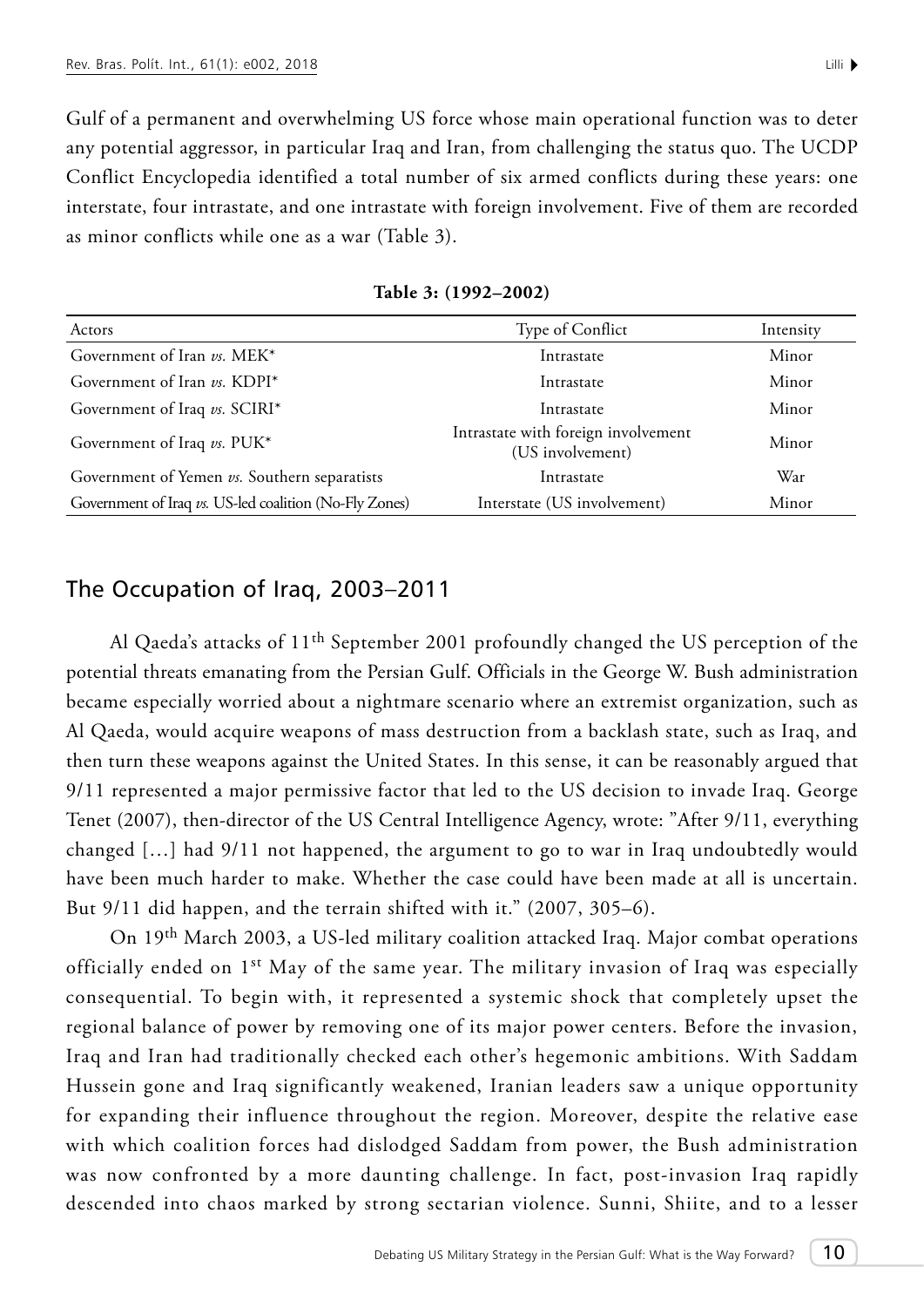extent Kurdish factions ended up fighting against one another and against coalition forces. Sectarian strife also invited foreign meddling. As time passed by, Iraq increasingly became the stage of a larger confrontation for regional influence pitting Shiite Iran against Sunni Saudi Arabia.

As the primary occupying power, the United States took on themselves to help restoring order and overseeing the transition of power to a new Iraqi government. The role of occupying power, therefore, came with a significant increase in US troops' responsibilities. Then-CENTCOM Combatant Commander General John P. Abizaid reported to Congress that during that time US forces were engaged daily in the full spectrum of military operations, which included counterinsurgency, counterterrorism, training of friendly forces, civil affairs, and humanitarian operations. Such a large number of responsibilities required a large military presence. As of 2006, there were slightly more than 200,000 US troops in CENTCOM's area of responsibility. In Iraq alone, US military presence reached the peaks of 149,000 in August 2003 and of 165,000 in November 2007 (Abizaid 2006; Belasco 2014).

The number of US forces forward deployed in the Persian Gulf between 2003 and 2011 simply dwarfed previous US deployments in the region. A force posture of 'exceptionally heavy presence' was a direct consequence of the US continued occupation of a large country such as Iraq. General Abizaid (2006) explained:"It is important to understand that the current large conventional force posture is largely a function of counterinsurgency work in both Iraq and Afghanistan. As the lead for counterinsurgency operations shifts to Iraqis and Afghans, it is reasonable to assume that our conventional force levels will drop" (2006, 12)

In other words, US exceptional heavy presence during this period of time was meant to be temporary and it was due to exceptional circumstances. According to the data from the UCDP Conflict Encyclopedia, a total of four conflicts occurred in the Persian Gulf from 2003 to 2011: one interstate, one intrastate, and two intrastate with foreign involvement. One of these conflicts qualifies as minor, one as a war, and two as shifting over time between the two categories (Table 4).

| Actors                                                                 | Type of Conflict                                        | Intensity |  |
|------------------------------------------------------------------------|---------------------------------------------------------|-----------|--|
| Government of Iran vs. Jondollah, PJAK*                                | Intrastate                                              | Minor     |  |
| Government of Iraq vs. RJF (IAI), IS, Ansar al<br>Islam, Al Mahdi Army | Intrastate with foreign involvement<br>(US involvement) | War/Minor |  |
| Government of Iraq vs. US-led coalition                                | Interstate (US involvement)                             | War       |  |
| Government of Yemen vs. AQAP*                                          | Intrastate with foreign involvement<br>(US involvement) | War/Minor |  |

**Table 4: (2003–2011)**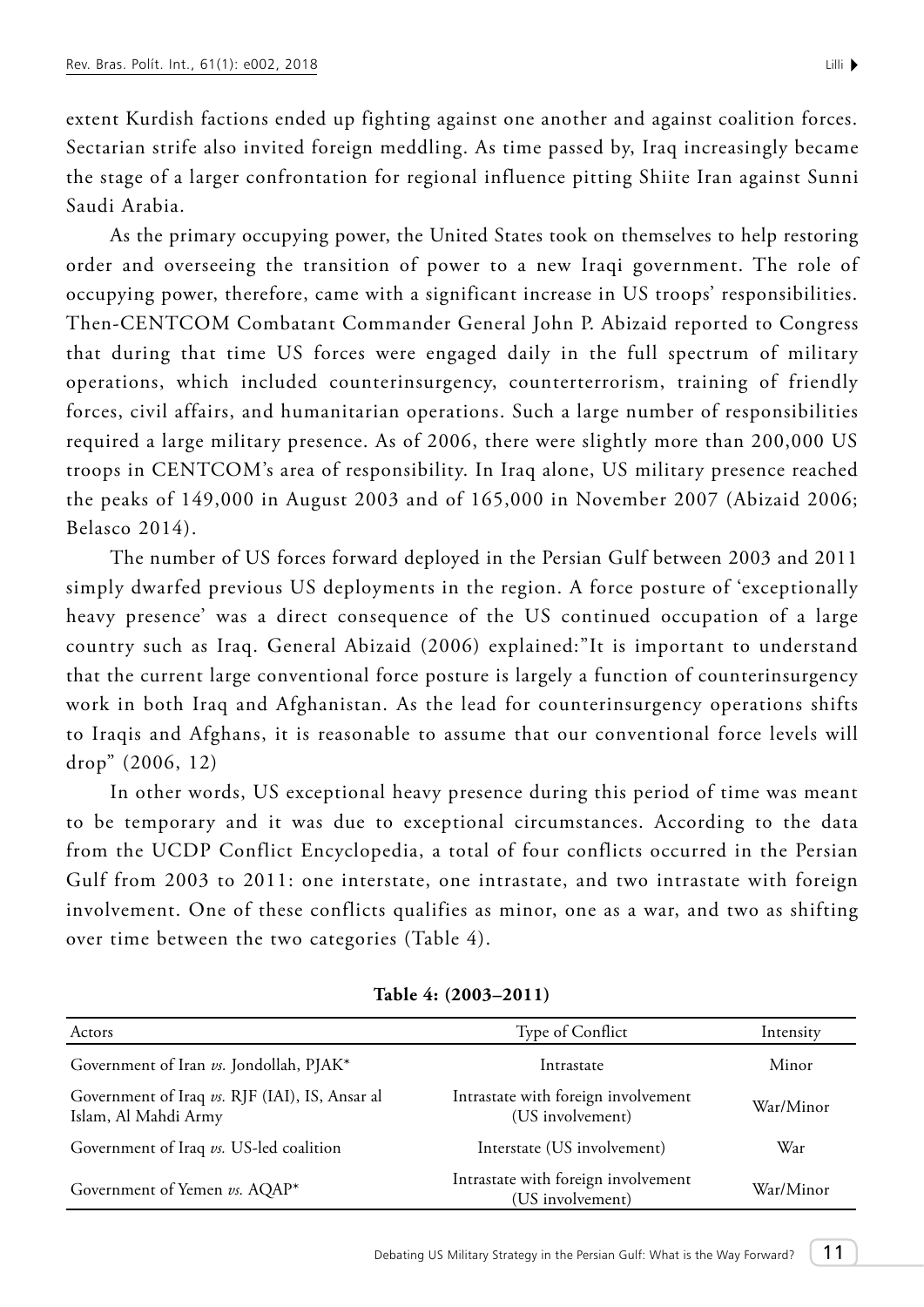#### The Pivot toward Asia, 2012-2016

By the end of 2011, all major US military units left Iraq. US President Barack Obama had promised the complete withdrawal of US troops from the country during the 2008 US presidential campaign. The military withdrawal from Iraq was part of the Obama administration's larger policy of "pivoting" toward Asia.

The meaning of the pivot toward Asia has been often equated to US disengagement from the broader Middle East and the Persian Gulf in particular (Indyk et al. 2012). This is an inaccurate reading of the Obama administration's strategy, especially with regard to the administration's post-2011 security commitments to the Gulf. The real outcome of the pivot, in fact, was to give increased priority to Asia **in addition to, and not instead of**, priorities in the Gulf (Jentleson 2013).

The United States had no intention to disengage militarily from the Persian Gulf. Tellingly, the Pentagon's 2014 Quadrennial Defense Review stressed that the United States "will continue to maintain a strong military posture in the Gulf region – one that can respond swiftly to crisis, deter aggression, and assure our allies" (US Department of Defense 2014, 35). The same document noted that, as of 2014, the US armed forces still had about 35,000 military personnel stationed in and immediately around the Gulf (US Department of Defense 2014). Of these troops, 15,000 were based in Kuwait. The UAE and Bahrain were hosting 5,000 and 7,000 US military personnel respectively. Thousands of US troops were also stationed in Qatar, mainly at Al Udeid Air Base, which remains one of the most important US air bases in the world. Al Udeid Air Base also serves as the forward headquarters of CENTCOM. In addition, after the rise of the Islamic State in the summer of 2014, more than 3,000 US troops were sent back into Iraq (The Heritage Foundation 2015).

The Obama administration's decision to withdraw all major US military units from Iraq by 2011 ended the exceptional circumstances (aka the occupation of Iraq) that had made US military presence in the region skyrocket during the previous decade. The United States did not disengage militarily from the Gulf, it simply scaled US troop level back to the 'heavy presence' force posture of the 1990s, a time of deep US regional engagement. As argued by CENTCOM Combatant Commander General Lloyd J. Austin III, the operational function of such a heavy presence was to "prevent conflict through deterrence, manage crisis escalation through early intervention, and allow for a broader set of response options for consideration by national authorities" (Austin 2015, 2).

Data from the UCDP Conflict Encyclopedia show that between 2012 and 2016 the Persian Gulf experienced two armed conflicts. Both were intrastate conflicts with foreign involvement and both shifted over time between the two categories (Table 5).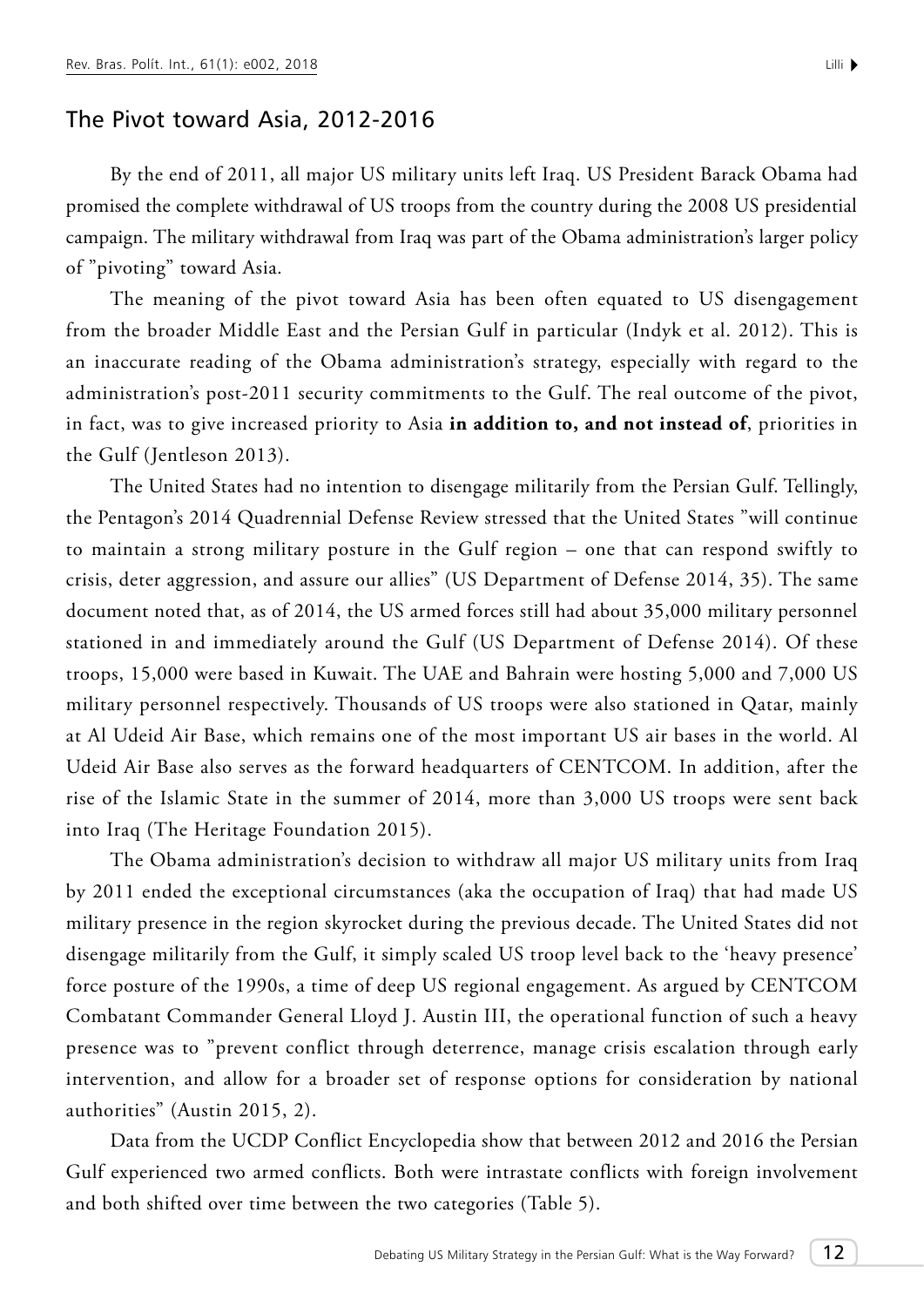**Table 5: (2012–2016)**

## Conclusions

Table 6 summarizes the data from the previous five time periods. What do these data tell us about the role of the United States as the Persian Gulf's security provider? To what extent have distinct US military strategies affected the overall stability of the region? In particular, is there a clear causal relationship between the nature and magnitude of US security commitments in the Gulf and regional stability?

First, let us consider the impact of US force posture on the **incidence** of regional armed conflict. The data show an overall trend toward a reduction of the total number of armed conflicts that occurred during the period under analysis. This downward trend would seem to give credit to the argument that increased US military presence in the Gulf has corresponded to more stability. However, this connection is less obvious than it seems at first. In fact, the period of absence 1971–1979 (our control case) recorded a total of seven armed conflicts, one conflict less than those recorded in the period of light presence 1980–1991, and just one more than those in the period of heavy presence 1992–2002. In other words, while US military presence increased significantly (from a token presence in 1971 to about 25,000 military personnel in 2002), the corresponding reduction in the incidence of regional armed conflict was only minimal.

Second, let us discuss the impact of US force posture on the **intensity** of regional armed conflict. In fact, an analysis of the incidence of armed conflict alone is not enough to provide an accurate assessment of the US stabilizing role in the Persian Gulf. The intensity of armed conflict, that is the number of battle-related deaths in one calendar year, should also be considered. The reason for this is evident: a war resulting in 10,000 casualties is qualitatively different from a minor conflict leading to 25 casualties. Overall, the data show no clear trend toward a decrease in the intensity of armed conflict during the period under analysis. On the contrary, the percentage of war and war/minor conflicts was lower in the period of absence 1971–1979 (14% of total armed conflicts each) than it was in the period of exceptionally heavy presence 2003–2011 (25% and 50% of total armed conflicts respectively). Moreover, major wars featuring large numbers of battle-related deaths broke out between 1980–1991 (Iran *vs.* Iraq with over 10,000 deaths; Iraq v. Kuwait with over 21,000 deaths), between 2003–2011 (government of Iraq *vs.* US-led coalition with over 8,000 deaths), and between 2012–2016 (government of Iraq *vs.* IS with over 12,000 deaths). No major war instead occurred during 1971–1979 and 1992–2002. Interestingly, during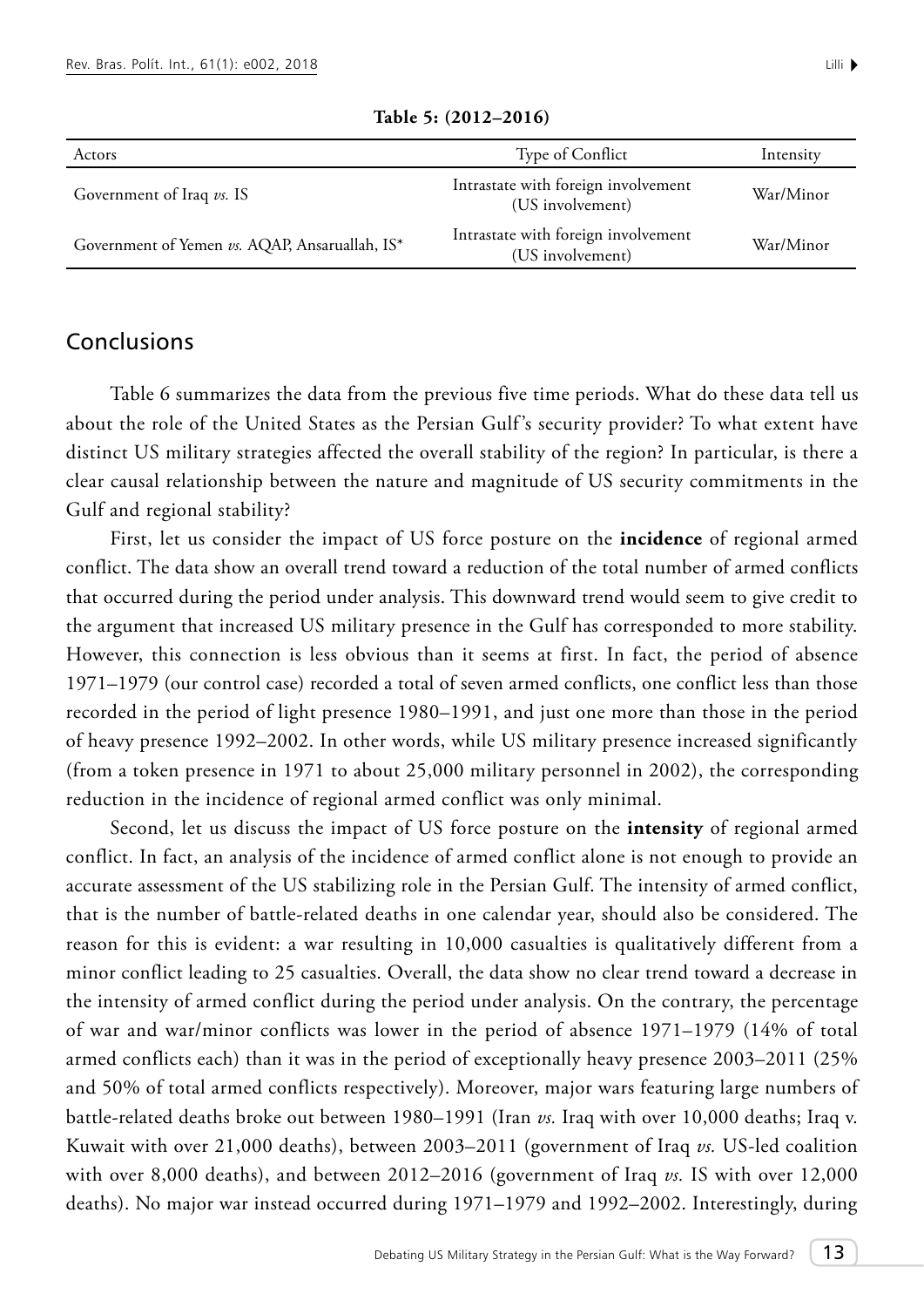| Period                                          | <b>US</b> Force<br>Posture | Number<br>of<br>Conflicts             | Type of Conflict                      | <b>US</b><br>Involvement<br>$\%$ | Intensity           | Intensity<br>$\%$  |
|-------------------------------------------------|----------------------------|---------------------------------------|---------------------------------------|----------------------------------|---------------------|--------------------|
| 1971-1979                                       |                            | $\overline{7}$                        | 1 interstate                          | $0\%$                            | 1 war               | 14% war            |
|                                                 | Absence                    |                                       | 4 intrastate                          |                                  | 1 war/minor         | 14% war/<br>minor  |
|                                                 |                            |                                       | 2 intrastate with foreign involvement |                                  | 5 minor             | 72% minor          |
| Light<br>1980-1991<br>Presence                  |                            |                                       | 2 interstate                          |                                  | 2 war               | 25% war            |
|                                                 | $\,8\,$                    | 6 intrastate                          | 25%                                   | 3 war/minor                      | 37.5% war/<br>minor |                    |
|                                                 |                            | 0 intrastate with foreign involvement |                                       | 3 minor                          | 37.5%<br>minor      |                    |
| Heavy<br>1992-2002<br>Presence                  | 6                          | 1 interstate                          |                                       | 1 war                            | 16.7% war           |                    |
|                                                 |                            | 4 intrastate                          | 33.3%                                 | $0$ war/minor                    | $0\%$ war/<br>minor |                    |
|                                                 |                            |                                       | 1 intrastate with foreign involvement |                                  | 5 minor             | 83.3%<br>minor     |
| Exceptionally<br>2003-2011<br>Heavy<br>Presence |                            | 1 interstate                          |                                       | 1 war                            | 25% war             |                    |
|                                                 |                            | $\overline{4}$                        | 1 intrastate                          | 75%                              | 2 war/minor         | 50% war/<br>minor  |
|                                                 |                            | 2 intrastate with foreign involvement |                                       | 1 minor                          | 25% minor           |                    |
|                                                 |                            |                                       | 0 interstate                          |                                  | 0 <sub>w</sub>      | $0\%$ war          |
| 2012-2016                                       | Heavy<br>Presence          | $\overline{c}$                        | 0 intrastate                          | 100%                             | 2 war/minor         | 100% war/<br>minor |
|                                                 |                            |                                       | 2 intrastate with foreign involvement |                                  | 0 minor             | 0% minor           |

#### **Table 6: (1971-2016)**

Source: Prepared by the author (2017).

the period of absence 1971–1979 the only two instances of armed conflict classified as war by UCDP did not reach 1,700 battle-related deaths in one calendar year. In short, the empirical evidence does not unequivocally support the argument that US military presence has decreased the intensity of regional armed conflicts.

Third, let us address the **frequency** of US involvement in regional armed conflict. There is no doubt that during the period under analysis the Persian Gulf has experienced a marked rise in US open participation in armed conflicts. US open participation has moved up steadily from no involvement in the period of absence of hegemonic presence in 1971–1979 to a staggering 100% involvement in the period of heavy presence 2012–2016. This finding is open to two opposite interpretations. According to the first one, US frequent involvement in the Gulf 's armed conflicts reflects the United States' attempt to stop or contain such conflicts if deterrence fails. This particular reading supports the argument that US security commitments are necessary to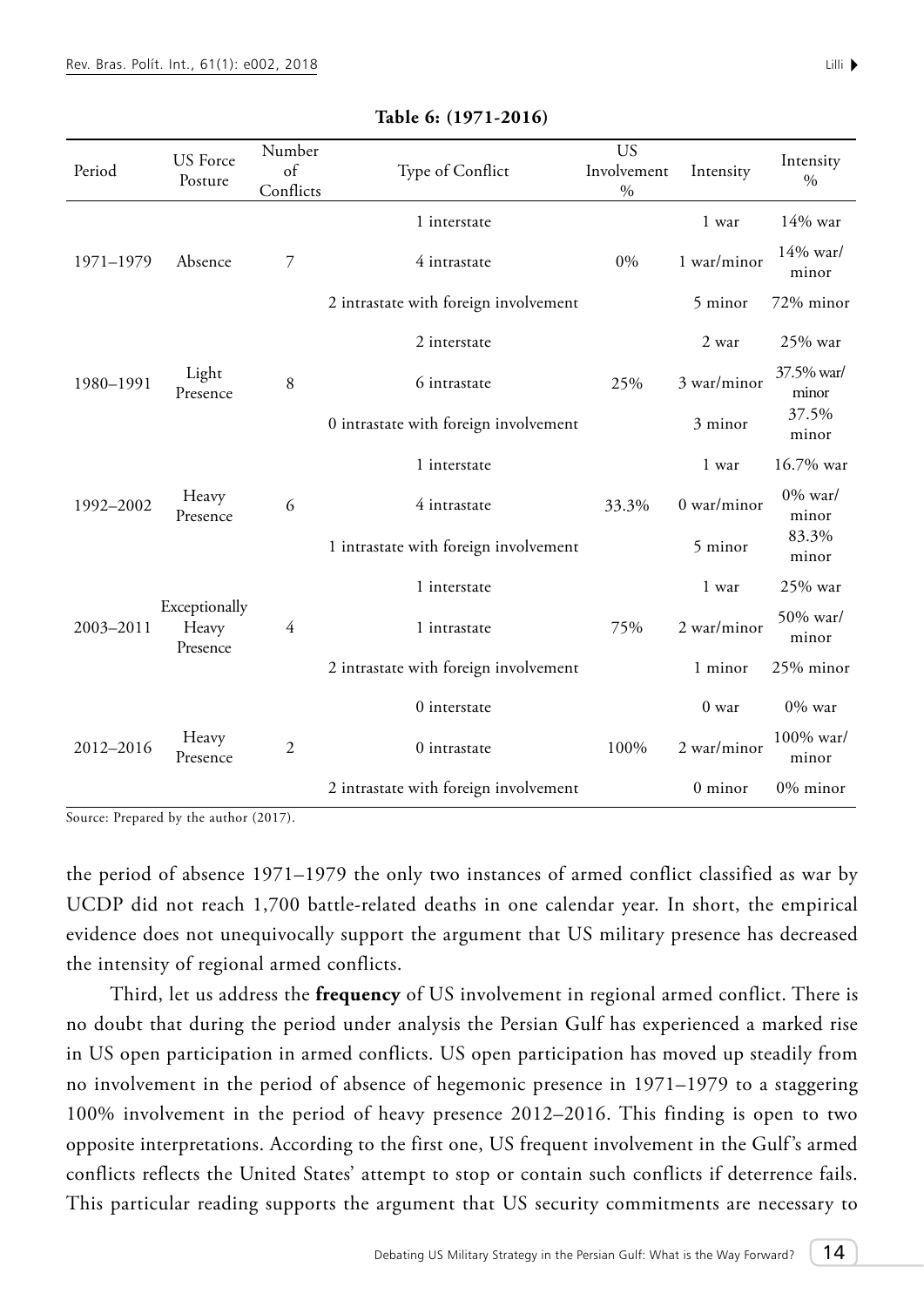maintain regional stability. However, an alternative interpretation of the same finding would argue that US frequent involvement in the Gulf's armed conflicts proves that, far from being a stabilizing factor, US military presence in the Gulf is indeed a cause of conflict. Put in another way, is US military presence in the Gulf a constraint to armed conflict or a cause of it?

Although finding an answer to this question is beyond the scope of this work, I believe that the issue should be the object of further research. In fact, if the latter interpretation were to be true, it would seriously compromise the entire argument in favor of a strategy of deep engagement. In this regard, a number of issues should receive special attention. To begin with, further studies should determine the identity of the initiator of these particular armed conflicts. For example, in 1991, the United States intervened in the Gulf in response to Iraq's invasion of Kuwait. The objective was to restore the *status quo ante bellum*. However, in 2003, the United States arguably acted as a revisionist power when it initiated a war to overthrow Saddam Hussein in Iraq. US actions generated ripple effects that have destabilized the region since. In addition, further research should not be limited to US open participation in regional conflicts but it should also include the potentially stabilizing/destabilizing effects of US covert action. Since the end of WWII, the US government has frequently relied on the CIA and Special Operation Forces to advance their interests in the Gulf. The case of Iran is especially telling. Starting with the CIA-led operation to topple Mohammad Mossadeq in 1953, US covert efforts at regime change in Iran have continued well into the twenty-first century (Hersh 2008). Furthermore, researchers should focus on the effects of US military presence on local politics. For example, does US military presence embolden Gulf regimes and make them more willing to resort to acts of one-sided violence against their own citizens? Therefore leading to cases of severe civil strife as occurred during the 2011–2012 Arab Awakening in countries such as Bahrain, Yemen, and, to a lesser extent, Saudi Arabia? Moreover, do US military presence and association with Gulf 's undemocratic regimes generate resentment among the local population? Therefore resulting in increasing appeal and activity of extremist anti-American organizations like AQAP and the Islamic State? Finally, further studies should investigate the extent to which the small decrease in the incidence of regional armed conflict detected in this work is primarily the result of the Persian Gulf having become an inherently more stable region or, instead, the outcome of a strategic decision by local actors to shift to forms of asymmetric warfare, such as terrorism, in order to challenge the unquestioned military superiority of US conventional forces. These issues should deserve the attention of the academic community.

All that considered, what do my findings say about the role of the United States as the Persian Gulf's security provider? And especially, about the ability of distinct US military strategies to affect the overall stability of the region?

My answer is that this research found no unequivocal evidence supporting the argument that US security commitments in the Gulf are critical to the region's stability. In particular, I detected no clear correlation between increased US military presence in the Gulf and a meaningful reduction in either the incidence or the intensity of regional armed conflict.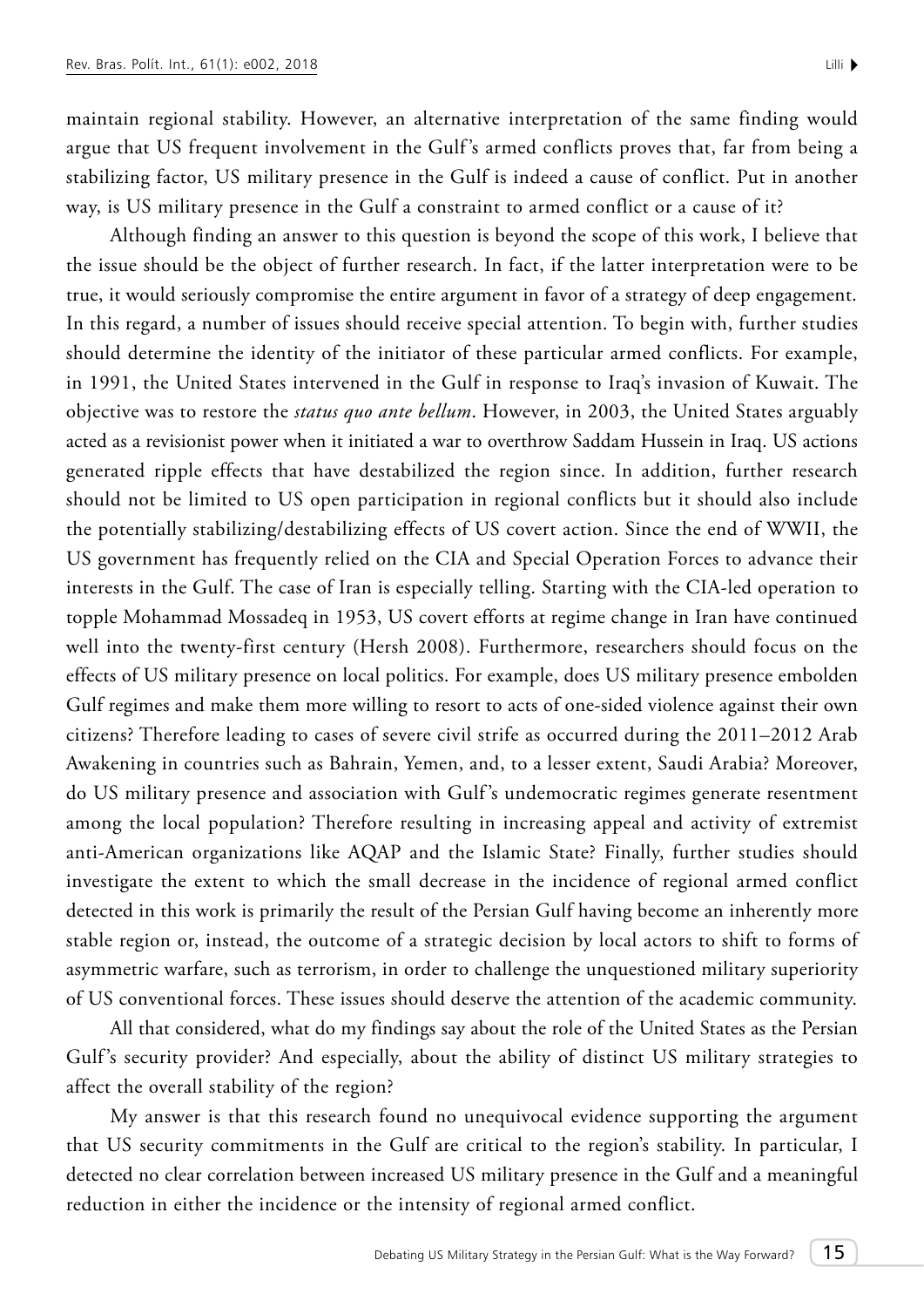These findings should be of special interest to people engaged in the debate on the future of US grand strategy. In fact, they would suggest that the United States could afford to scale back their military presence in the Gulf without significantly compromising the region's stability and consequently jeopardizing US interests. This finding, in turn, seems to give credit to the position of those like Christopher Layne, Stephen Walt, Barry Posen, and Paul Pillar who have consistently advocated for a future US grand strategy of offshore balancing.

## References

- Abizaid, J. P. "Hearing: Statement on the 2006 posture of the United States Central Command." *US Senate Armed Services Committee*, March 16, 2006. http://www. globalsecurity.org/military/library/congress/2006\_hr/060316-abizaid.pdf
- Austin, L. J. "Hearing: CENTCOM commander's posture statement." *House Appropriation Committee*, March 5, 2015. Accessed February 22, 2018. http://docs.house.gov/meetings/ AS/AS00/20150303/103076/HHRG-114-AS00-Wstate-AustinUSAL-20150303.pdf
- Belasco, A. *The Cost of Iraq, Afghanistan, and other Global War on terror operations since 9/11*. Washington, DC: Congressional Research Service, December 8, 2014. https://www.fas. org/sgp/crs/natsec/RL33110.pdf
- Brands, H. "Fools rush out? The flawed logic of offshore balancing." *The Washington Quarterly* 38, no. 2 (2015): 7–38. doi: https://doi.org/10.1080/0163660X.2015.1064705
- Brands, H., and P. Feaver. "Should America retrench? The battle over offshore balancing." *Foreign Affairs*, November 2016. Accessed January 15, 2017. ttps://www.foreignaffairs. com/articles/should-america-retrench
- Brooks, S., J. Ikenberry, and W. Wohlforth. "Lean forward: In defense of American engagement." *Foreign Affairs* 92, no. 1 (February 2013): 130-142.
- Bush, G. H.W. "Responding to Iraqi aggression in the Gulf." Washington, DC: White House, January 15, 1991. Accessed January 15, 2017. http://fas.org/irp/offdocs/nsd/nsd\_54.htm
- Buzan, B., O. Wæver, and J. De Wilde. *Security: A new framework for analysis*. Boulder, CO: Lynne Rienner Publishers, 1998.
- Clawson, P. "The continuing logic of dual containment." *Survival: Global Politics and Strategy* 40, no. 1 (1998): 33-47. doi: https://doi.org/10.1093/survival/40.1.33
- Clinton, B. "National Security Strategy of the United States 1998." The White House, October 1998. http://nssarchive.us/NSSR/1998.pdf
- Gause, III, F. G. "British and American policies in the Persian Gulf, 1968- 1973." *Review of International Studies* 11, no. 4 (October 1985): 247–273. doi: https://doi.org/10.1017/S0260210500114172
- Gause, III, F. G. *The international relations of the Persian Gulf*. New York: Cambridge University Press, 2010.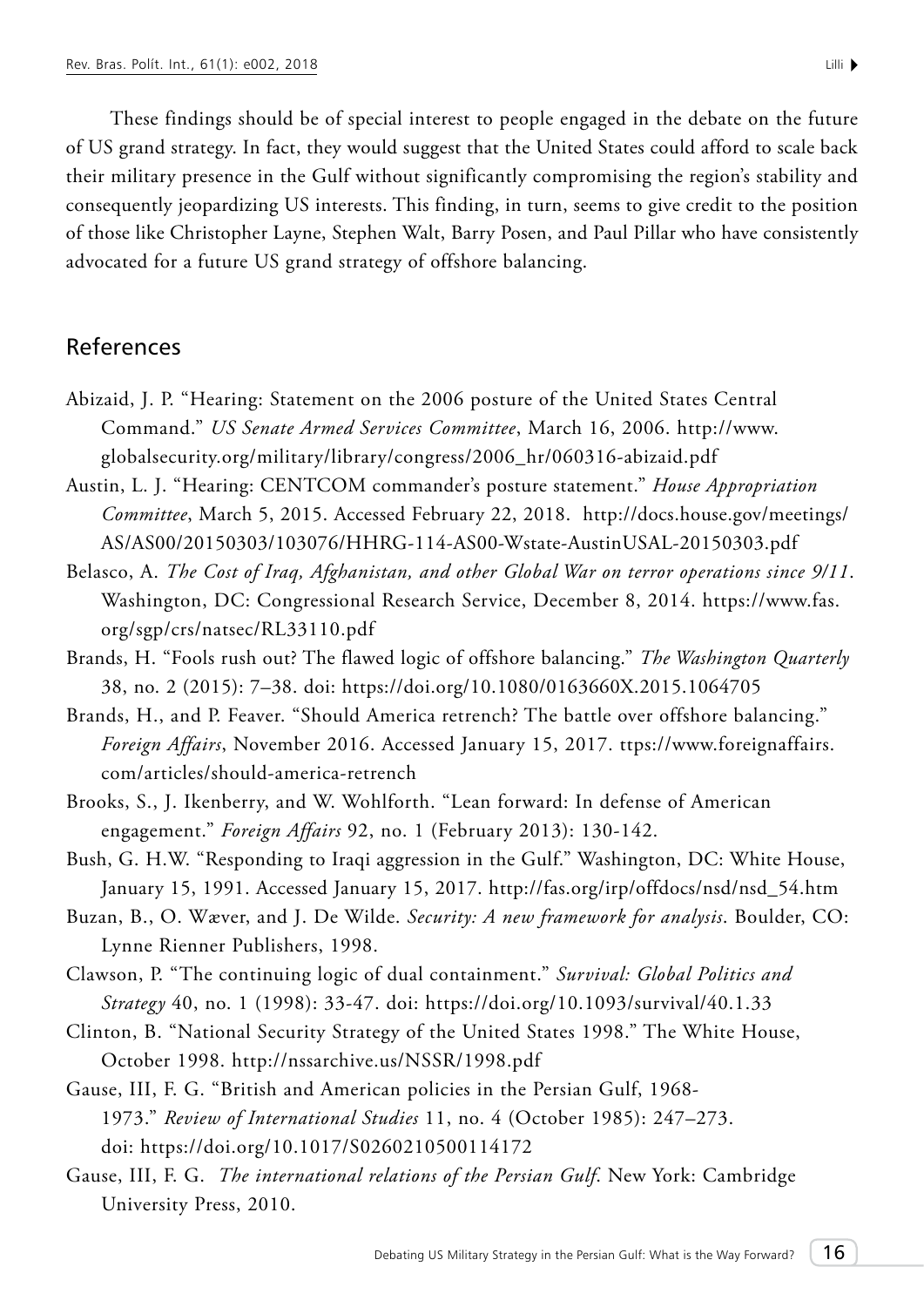- Gholz, E., and D. Press. "Footprints in the Sand." *The American Interest Magazine*, March 2010: 1–9. Accessed January 15, 2017. http://www.dartmouth.edu/~dpress/docs/ Gholz\_Press\_Footprints.pdf
- Goldgeier, J., and J. Suri. "Revitalizing the U.S. National Security Strategy." *The Washington Quarterly* 38, no. 4 (2015): 35–55. doi: https://doi.org/10.1080/0163660X.2015.1125828
- Hajjar, S. G. *U.S. military presence in the Gulf: Challenges and prospects*. Carlisle, PA: US Army War College, 2002.
- Hersh, S. M. "Preparing the Battlefield." *The New Yorker*, July 7, 2008. Accessed January 15, 2017. http://www.newyorker.com/magazine/2008/07/07/preparing-the-battlefield
- Hurewitz, J. C. *The Persian Gulf: Prospects for Stability*. New York, NY: Foreign Policy Association, 1974.
- Indyk, M. S., K. G. Lieberthal, and M. E. O'Hanlon. *Bending History: Barack Obama's foreign policy*. Washington, DC: Brookings Institution Press, 2012.
- Jentleson, B. W. "US-China talks: Huge opportunity, formidable challenges." *Duke University's Sanford School of Public Policy*, June 6, 2013. Accessed January 15, 2017.http://news.sanford. duke.edu/news-type/commentary/2013/us-china-talks-huge-opportunity-formidable-challenges
- Kissinger, H. A. *White House years*. Boston: Little, Brown and Company, 1979.
- Kissinger, H. A. "Global Challenges and U.S. National Security." *Henry A. Kissinger*, January 29, 2015. http://www.henryakissinger.com/speeches/012915.html
- Kupchan, C. A. *The Persian Gulf and the West: The dilemmas of security*. Boston: Allen and Unwin, 1987.
- Lake, A. "Confronting Backlash States." *Foreign Affairs* 73, no. 2 (March 1994): 44–55.
- Layne, C. "The Global Power Shift from West to East." *The National Interest*, June 2012. Accessed January 15, 2017. http://nationalinterest.org/article/the-global-power-shift-west-east-6796
- Macris, J. R. "Why Didn't America Replace the British in the Persian Gulf?" In *imperial crossroads: The great powers and the Persian Gulf*, edited by J. R. Macris, and S. Kelly, 61-74. Annapolis: Naval Institute Press, 2012.
- Obama, B. *The National Security Strategy of the United States 2015*. Washington, DC: White House, 2015. <http://nssarchive.us/wp-content/uploads/2015/02/2015.pdf>
- Pillar, P. "The forgotten benefits of offshore balancing." *The National Interest*, January 27, 2016. Accessed January 15, 2017.http://nationalinterest.org/blog/paul-pillar/theforgotten-benefits-offshore-balancing-15035
- Posen, B. R. "Pull back." *Foreign Affairs* 92, no. 1 (February 2013): 116-128. https://www.foreignaffairs.com/articles/united-states/2013-01-01/pull-back
- Rovner, J., and C. Talmadge. "Hegemony, Force Posture, and the Provision of Public Goods: The Once and Future Role of Outside Powers in Securing Persian Gulf Oil." *Security Studies* 23, no. 3 (2014): 548–581. doi: https://doi.org/10.1080/15325024.2014.935224
- Russell, M. B. *The Middle East and South Asia 1999*. Harpers Ferry: Stryker-Post Publication, 1999.